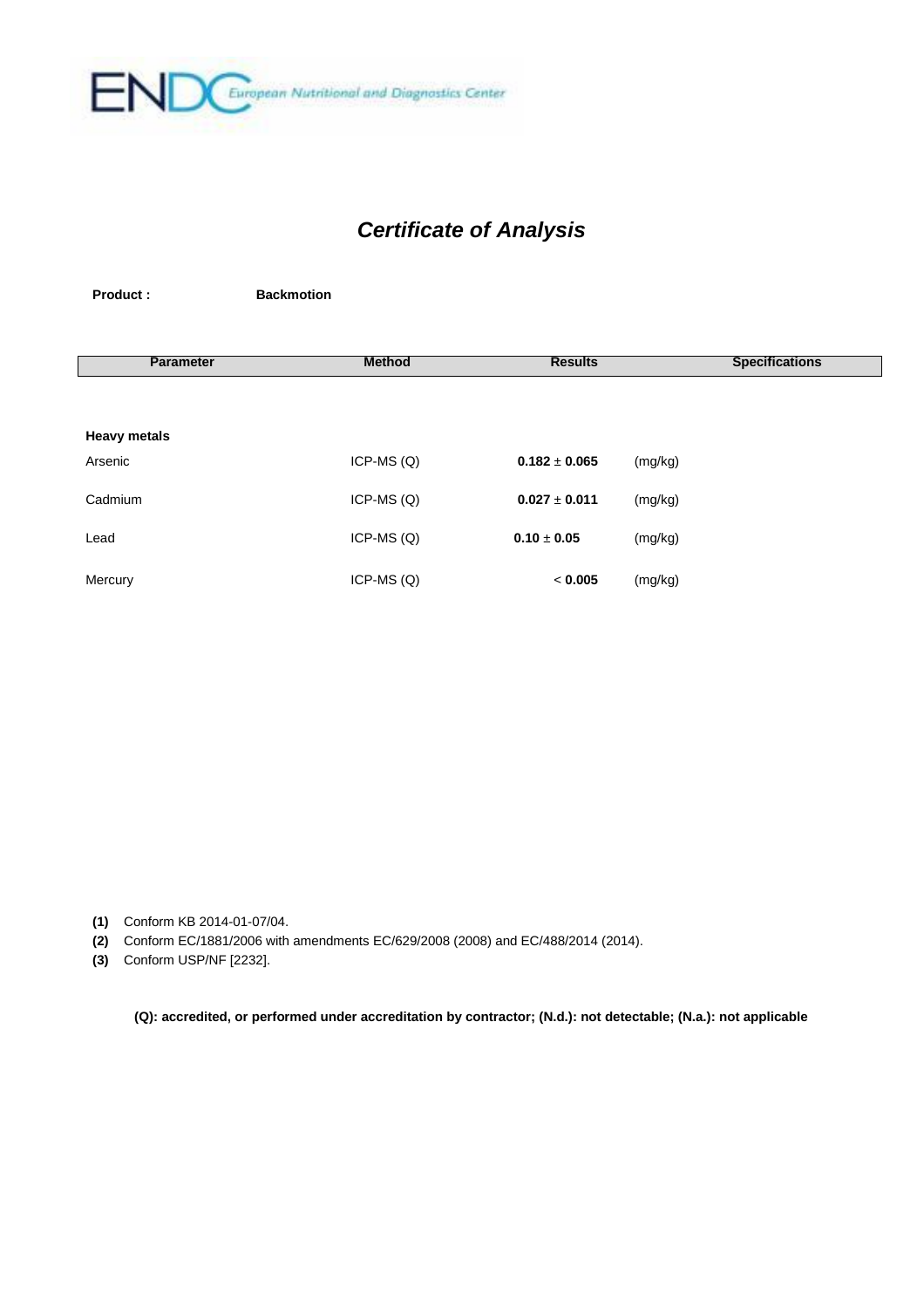| <b>Parameter</b>                 | <b>Method</b>                | <b>Results</b> |                    | <b>Specifications</b> |
|----------------------------------|------------------------------|----------------|--------------------|-----------------------|
|                                  |                              |                |                    |                       |
|                                  |                              |                |                    |                       |
| lycotoxins                       |                              |                |                    |                       |
| flatoxin B1                      | LC MS/MS (Q)                 | < 1.0          | (Mg/kg)            |                       |
| flatoxin B2                      | LC MS/MS (Q)                 | < 1.0          | (Mg/kg)            |                       |
| flatoxin G1                      |                              | < 1.0          |                    |                       |
| flatoxin G2                      | LC MS/MS (Q)<br>LC MS/MS (Q) | < 1.0          | (Mg/kg)<br>(Mg/kg) |                       |
|                                  |                              |                |                    |                       |
| um (B1, B2, G1, G2)              |                              | < 4.0          | (Mg/kg)            |                       |
| chratoxin A                      | LC MS/MS (Q)                 | $5.6 \pm 2.8$  | (Mg/kg)            |                       |
|                                  |                              |                |                    |                       |
|                                  |                              |                |                    |                       |
|                                  |                              |                |                    |                       |
| olyaromatic hydrocarbons (PAH's) |                              |                |                    |                       |
| enzo[a ]pyrene                   | GC MS (Q)                    | < 0.5          | (Mg/kg)            |                       |
|                                  |                              |                |                    |                       |
| enzo[a ]anthracene               | GC MS(Q)                     | < 0.5          | (Mg/kg)            |                       |
| enzo[b fluoranthene              | GC MS(Q)                     | < 0.5          | (Mg/kg)            |                       |
| hrysene                          | GC MS(Q)                     | 0.9            | (Mg/kg)            |                       |
|                                  |                              |                |                    |                       |
| um PAH4                          |                              | < 2.4          | (Mg/kg)            |                       |
|                                  |                              |                |                    |                       |

**(4) Conform EC/1881/2006 with amendment EC/165/2010 (2010).**

**(5) Conform EFSA Journal 2010; 8(6):1626 (2010) and based on 60 kg bodyweight.**

**(6) Conform "Warenwetregeling Verontreinigingen in Levensmiddelen" (2012).**

**(7) Conform EC/1881/2006 with amendment EC/1933/2015 (2015).**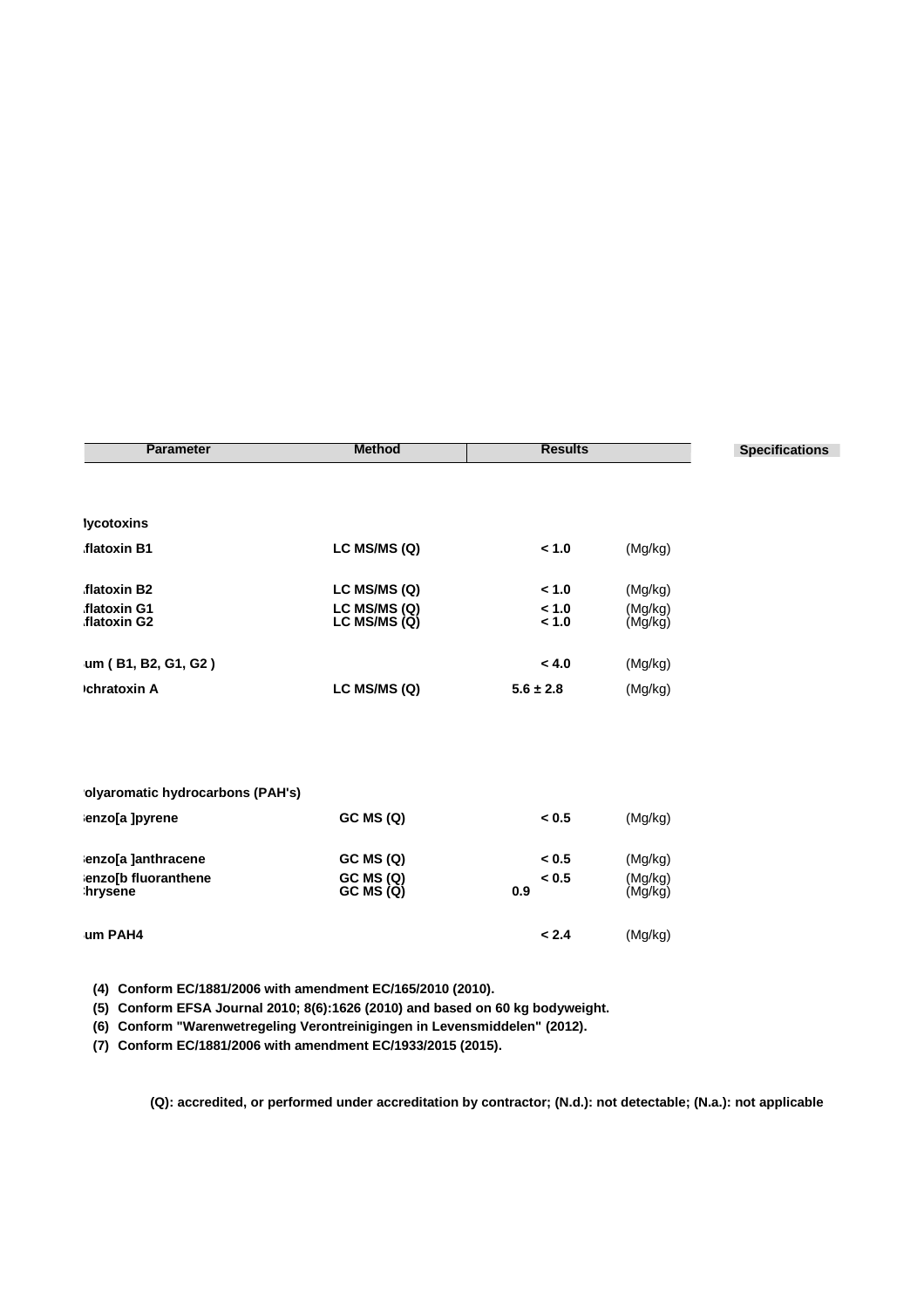| <b>Parameter</b>                      | <b>Method</b>                                          | <b>Results</b>   |                    | <b>Specifications</b> |
|---------------------------------------|--------------------------------------------------------|------------------|--------------------|-----------------------|
|                                       |                                                        |                  |                    |                       |
| <b>Microbiology</b>                   |                                                        |                  |                    |                       |
| Aerobic plate count (TAMC)            | EP 2.6.12 / ISO 4833 (Q)                               | 2700             | (ctu/g)            |                       |
| Yeast plate count<br>Mold plate count | EP 2.6.12 / ISO 21527 (Q)<br>EP 2.6.12 / ISO 21527 (Q) | < 100<br>$< 100$ | (ctu/g)<br>(ctu/g) |                       |
| Yeast & Mold count (TYMC)             |                                                        | < 200            | (ctu/g)            |                       |
| <b>Bacillus cereus</b>                | ISO 7932 (Q)                                           | 100              | (ctu/g)            |                       |
| Campylobacter ssp.                    | ISO 10272 (Q)                                          | N.d.             |                    |                       |
| Clostridium perfringens               | ISO 7937 (Q)                                           | < 10             | (ctu/g)            |                       |
| Escherichia coli (E. coli)            | EP 2.6.13 / ISO 16649 (Q)                              | N.d.             |                    |                       |
| Salmonella ssp.                       | EP 2.6.13 / ISO 6579 (Q)                               | N.d.             |                    |                       |
| Staphylococcus aureus                 | ISO 6888 (Q)                                           | < 10             | (ctu/g)            |                       |

**(8)** Conform USP/NF [2023]; Dietary Supplements, botanicals

**(9)** Conform "Warenwetbesluit Bereiding en behandeling van levensmiddelen", artikel 4 lid 1.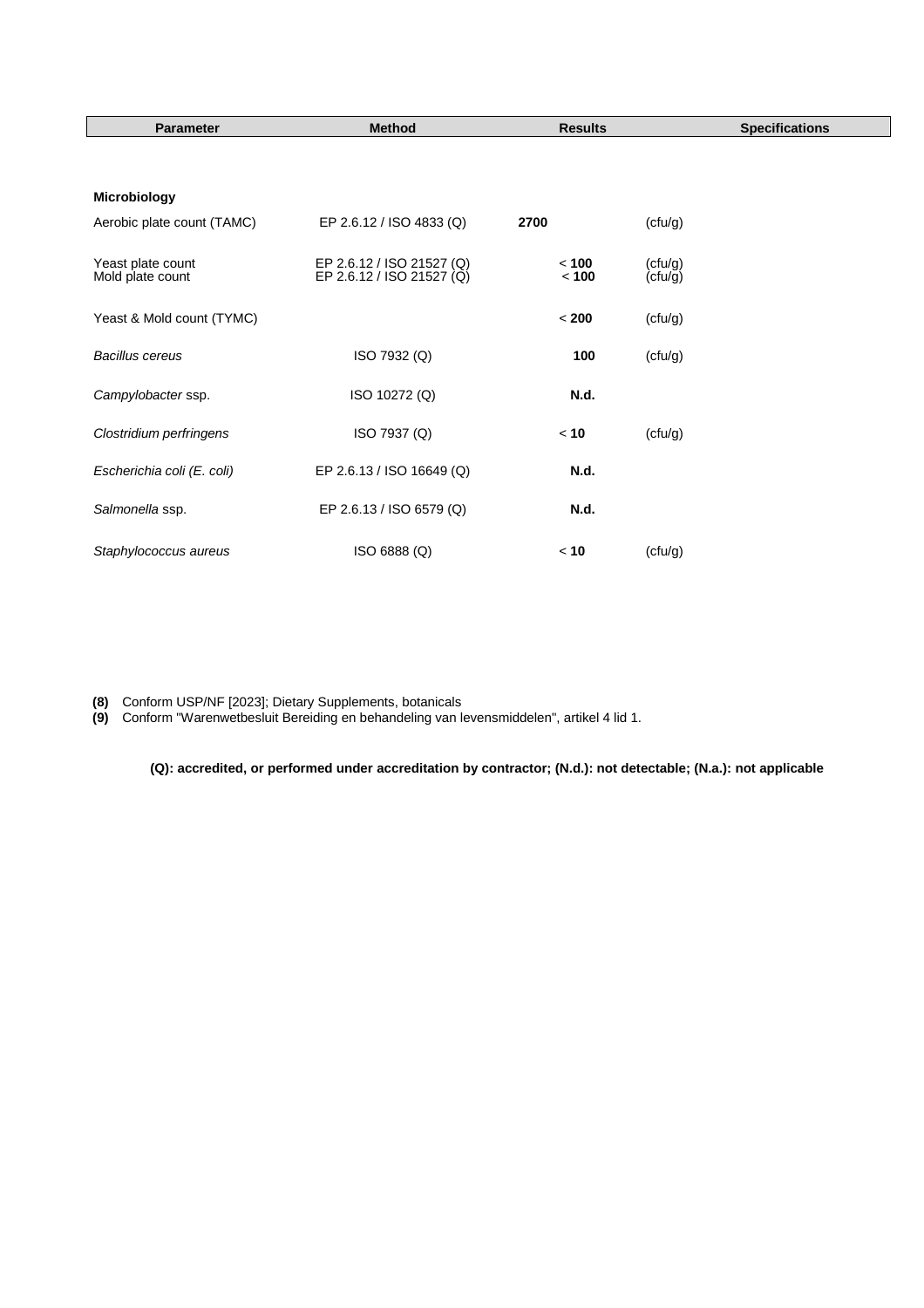| <b>Parameter</b>                                                   | <b>Method</b>   | <b>Results</b>         |         | <b>Specifications</b> |
|--------------------------------------------------------------------|-----------------|------------------------|---------|-----------------------|
|                                                                    |                 |                        |         |                       |
| <b>Organochlorine pesticides</b>                                   |                 |                        |         |                       |
| Alachlor                                                           | LC/GC-MS/MS (Q) | < 0.005                | (mg/kg) |                       |
| Aldrin                                                             | LC/GC-MS/MS (Q) | <b>N.a.</b>            |         |                       |
| <b>Dieldrin</b>                                                    | LC/GC-MS/MS (Q) | < 0.005                | (mg/kg) |                       |
| Sum (aldrin, dieldrin)                                             |                 | < 0.01                 | (mg/kg) |                       |
| a-(cis)-Chlordane                                                  | LC/GC-MS/MS (Q) | < 0.005                | (mg/kg) |                       |
| Y-(trans)-Chlordane                                                | LC/GC-MS/MS (Q) | < 0.005                | (mg/kg) |                       |
| oxy-Chlordane<br>Sum (a-, y-, oxy-chlordane)                       | LC/GC-MS/MS (Q) | <b>N.a.</b><br>< 0.015 | (mg/kg) |                       |
| $O, D$ - DDD                                                       | LC/GC-MS/MS (Q) | < 0.005                | (mg/kg) |                       |
| $O, D$ - DDE                                                       | LC/GC-MS/MS (Q) | < 0.005                | (mg/kg) |                       |
| $O, D - DDT$                                                       | LC/GC-MS/MS (Q) | < 0.005                | (mg/kg) |                       |
| $p, p$ -DDD                                                        | LC/GC-MS/MS (Q) | < 0.005                | (mg/kg) |                       |
| $p, p$ -DDE                                                        | LC/GC-MS/MS (Q) | < 0.005                | (mg/kg) |                       |
| $p, p$ - DDT                                                       | LC/GC-MS/MS (Q) | < 0.005                | (mg/kg) |                       |
| Sum DDT (o,p-, p,p-DDD,<br>$o, p, p, p$ - DDE, $o, p, p, p$ - DDT) |                 | < 0.03                 | (mg/kg) |                       |

**(11)** Conform European Pharmacopoeia, paragraph 2.8.13.

**(12)** Indicates lower limit of analytical determination.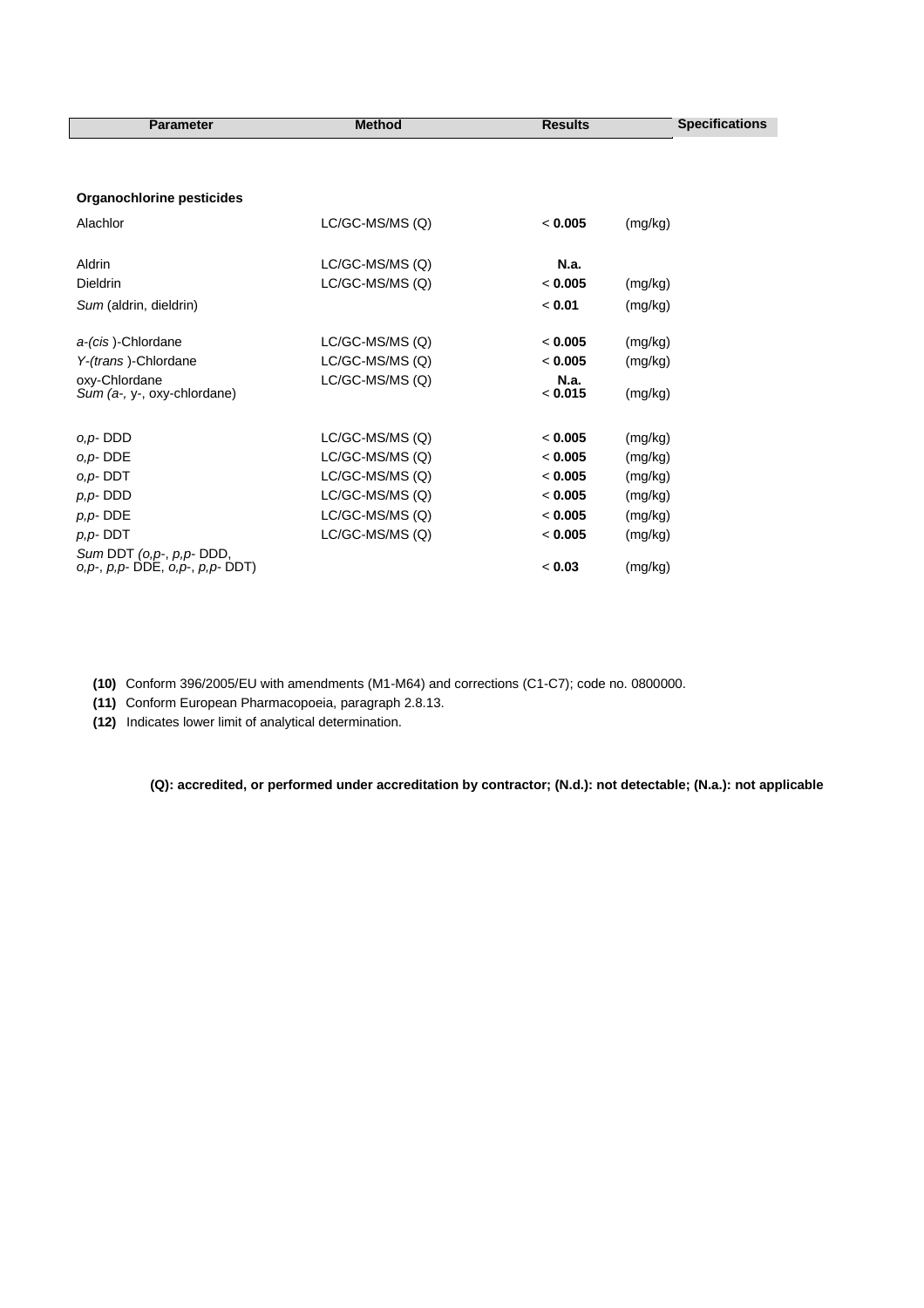| <b>Parameter</b>                                       | <b>Method</b>   | <b>Results</b>     | <b>Specifications</b> |
|--------------------------------------------------------|-----------------|--------------------|-----------------------|
|                                                        |                 |                    |                       |
| a-Endosulfan                                           | LC/GC-MS/MS (Q) | < 0.005            | (mq/kg)               |
| p-Endosulfan                                           | LC/GC-MS/MS (Q) | < 0.005            | (mg/kg)               |
| Endosulfan-sulfate<br>Sum (a-, p-endosulfan, sulfate)  | LC/GC-MS/MS (Q) | < 0.005<br>< 0.015 | (mq/kg)<br>(mg/kg)    |
| Endrin                                                 | LC/GC-MS/MS (Q) | < 0.005            | (mq/kg)               |
| Heptachlor                                             | LC/GC-MS/MS (Q) | < 0.005            | (mq/kg)               |
| cis-Heptachlorepoxide                                  | LC/GC-MS/MS (Q) | < 0.005            | (mq/kg)               |
| trans-Heptachlorepoxide<br>Sum (heptachlor, -epoxides) | LC/GC-MS/MS (Q) | < 0.005<br>< 0.015 | (mg/kg)<br>(mg/kg)    |
|                                                        |                 |                    |                       |
| Hexachlorobenzene (HCB)                                | LC/GC-MS/MS (Q) | < 0.005            | (mq/kg)               |
| a-HCH                                                  | LC/GC-MS/MS (Q) | < 0.005            | (mq/kg)               |
| P-HCH                                                  | LC/GC-MS/MS (Q) | < 0.005            | (mg/kg)               |
| 6-HCH<br>Sum (a-, p-, 6-HCH)                           | LC/GC-MS/MS (Q) | < 0.005<br>< 0.015 | (mq/kg)<br>(mq/kg)    |
| Lindane (Y-HCH)                                        | LC/GC-MS/MS (Q) | < 0.005            | (mq/kg)               |
| Methoxychlor                                           | LC/GC-MS/MS (Q) | < 0.005            | (mg/kg)               |

**(11)** Conform European Pharmacopoeia, paragraph 2.8.13.

**(12)** Indicates lower limit of analytical determination.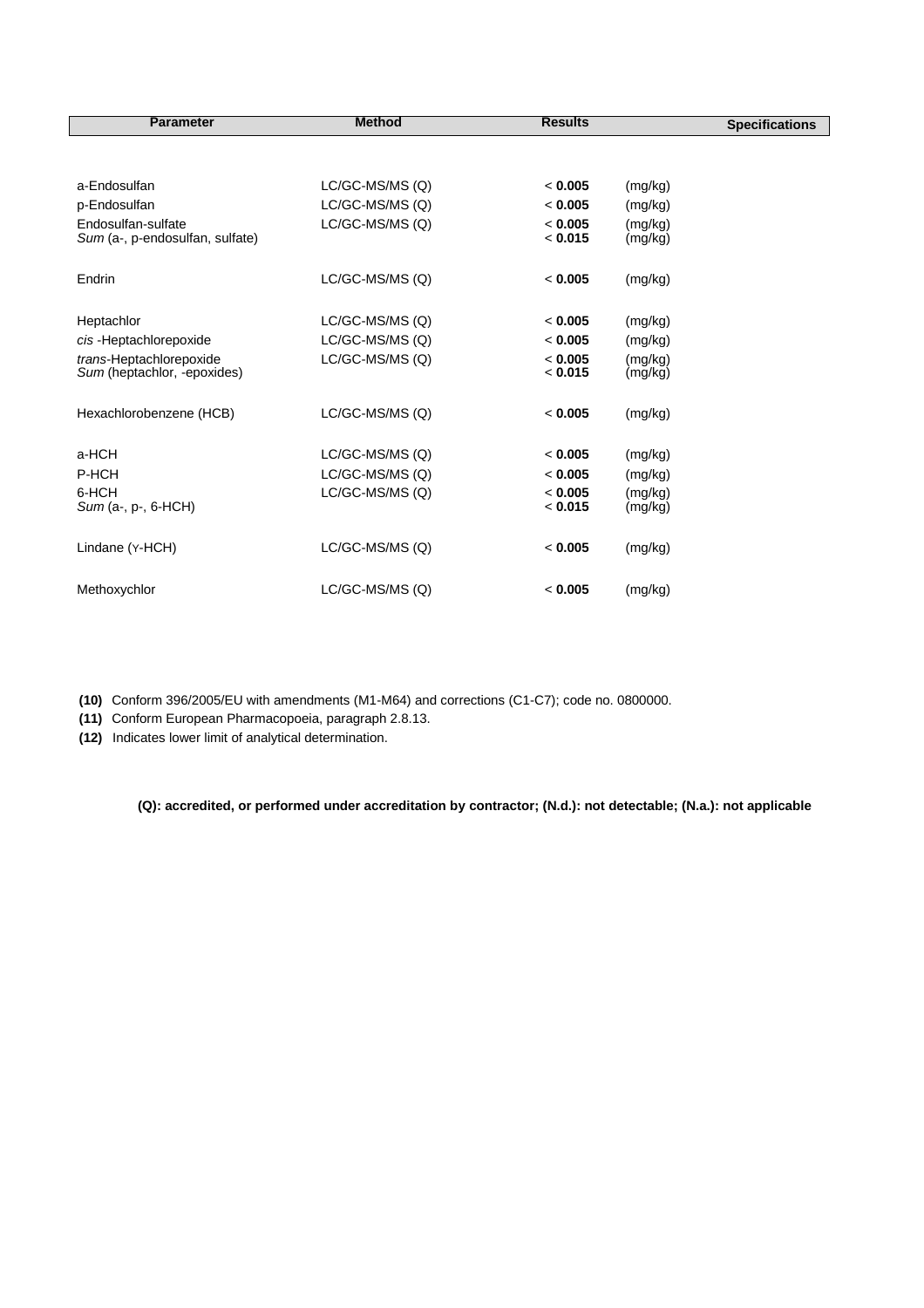| <b>Parameter</b>                                                            | <b>Method</b>                           | <b>Results</b>             | <b>Specifications</b> |
|-----------------------------------------------------------------------------|-----------------------------------------|----------------------------|-----------------------|
|                                                                             |                                         |                            |                       |
| <b>Mirex</b><br>Pentachloroaniline (PCAB)<br>Pentachloronitrobenzene (PCNB, | LC/GC-MS/MS (Q)<br>$LC/GC$ -MS/MS $(Q)$ | <b>N.a.</b><br><b>N.a.</b> |                       |
| quintozene)<br>Sum (PCAB, PCNB)                                             | LC/GC-MS/MS (Q)                         | < 0.005<br>< 0.015         | (mg/kg)<br>(mg/kg)    |
| Tecnazene                                                                   | LC/GC-MS/MS (Q)                         | < 0.005                    | (mg/kg)               |
| Tetradifon                                                                  | LC/GC-MS/MS (Q)                         | < 0.005                    | (mg/kg)               |
| Organophosphorus pesticides                                                 |                                         |                            |                       |
| Acephate                                                                    | LC/GC-MS/MS (Q)                         | <b>N.a.</b>                |                       |
| Azin                                                                        | LC/GC-MS/MS (Q)                         | < 0.005                    | (mg/kg)               |
| Azinphos-methyl                                                             | LC/GC-MS/MS (Q)                         | < 0.005                    | (mg/kg)               |
| Bromophos-ethyl                                                             | LC/GC-MS/MS (Q)                         | < 0.005                    | (mg/kg)               |
| Bromophos-methyl                                                            | LC/GC-MS/MS (Q)                         | < 0.005                    | (mg/kg)               |

**(11)** Conform European Pharmacopoeia, paragraph 2.8.13.

**(12)** Indicates lower limit of analytical determination.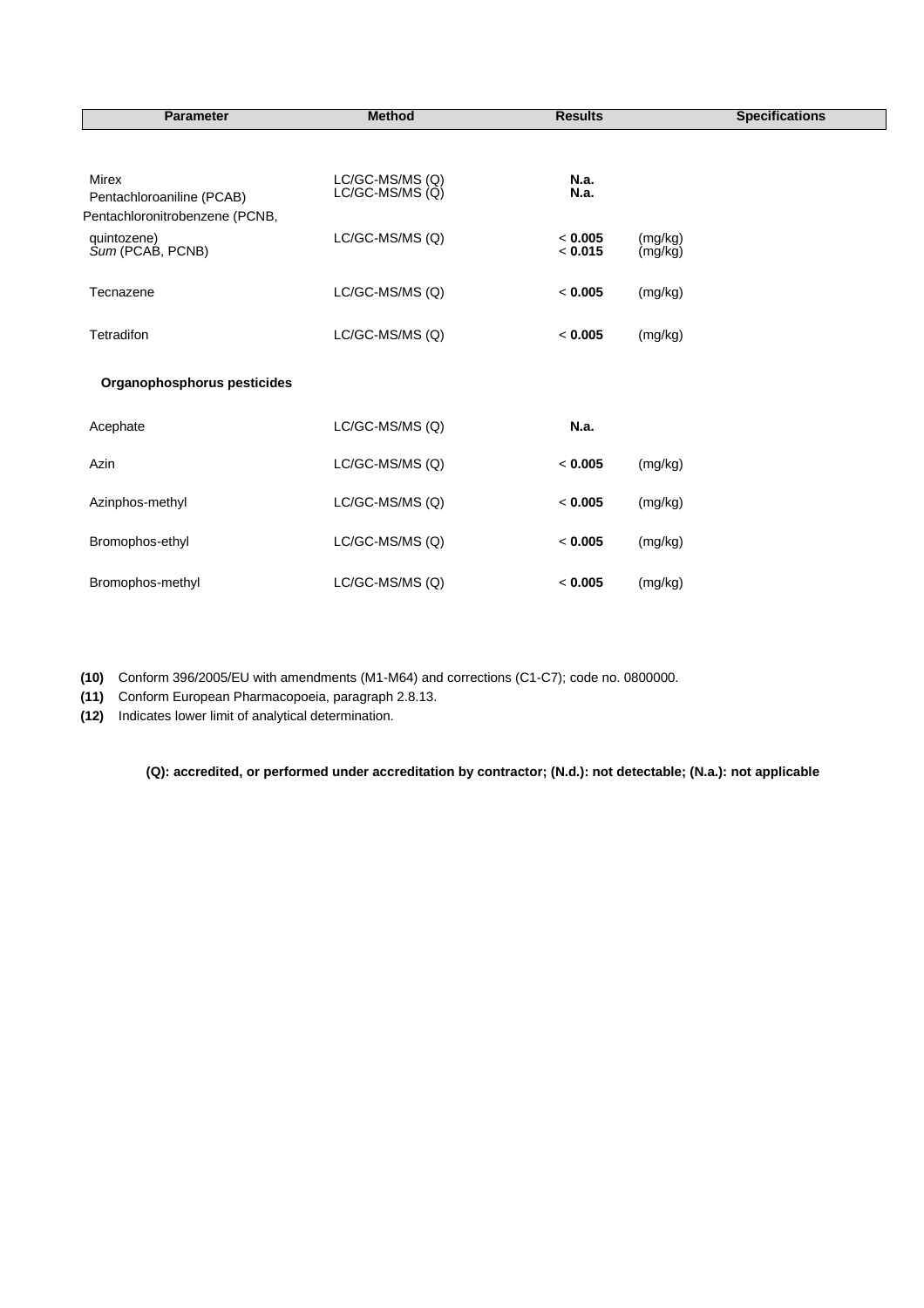| <b>Parameter</b>              | <b>Method</b>                      | <b>Results</b>  | <b>Specifications</b> |
|-------------------------------|------------------------------------|-----------------|-----------------------|
|                               |                                    |                 |                       |
| Chlorfenvinphos               | LC/GC-MS/MS (Q)                    | < 0.005         | (mg/kg)               |
| Chlorpyriphos (-ethyl)        | LC/GC-MS/MS (Q)                    | < 0.005         | (mg/kg)               |
| Chlorpyriphos-methyl          | LC/GC-MS/MS (Q)                    | < 0.005         | (mg/kg)               |
| Diazinon                      | LC/GC-MS/MS (Q)                    | < 0.005         | (mg/kg)               |
| Dichlorvos (DDVP)             | LC/GC-MS/MS (Q)                    | < 0.005         | (mg/kg)               |
| Dimethoate<br>Omethoate       | LC/GC-MS/MS (Q)<br>LC/GC-MS/MS (Q) | < 0.005<br>N.a. | (mg/kg)               |
| Sum (dimethoate, omethoate)   |                                    | < 0.01          | (mg/kg)               |
| Ethion                        | LC/GC-MS/MS (Q)                    | < 0.005         | (mg/kg)               |
| Etrimphos                     | LC/GC-MS/MS (Q)                    | < 0.005         | (mg/kg)               |
| Fenchlorophos<br>Fenitrothion | LC/GC-MS/MS (Q)<br>LC/GC-MS/MS (Q) | N.a.<br>< 0.005 | (mg/kg)               |
| Fenthion                      | LC/GC-MS/MS (Q)                    | < 0.005         | (mg/kg)               |

**(11)** Conform European Pharmacopoeia, paragraph 2.8.13.

**(12)** Indicates lower limit of analytical determination.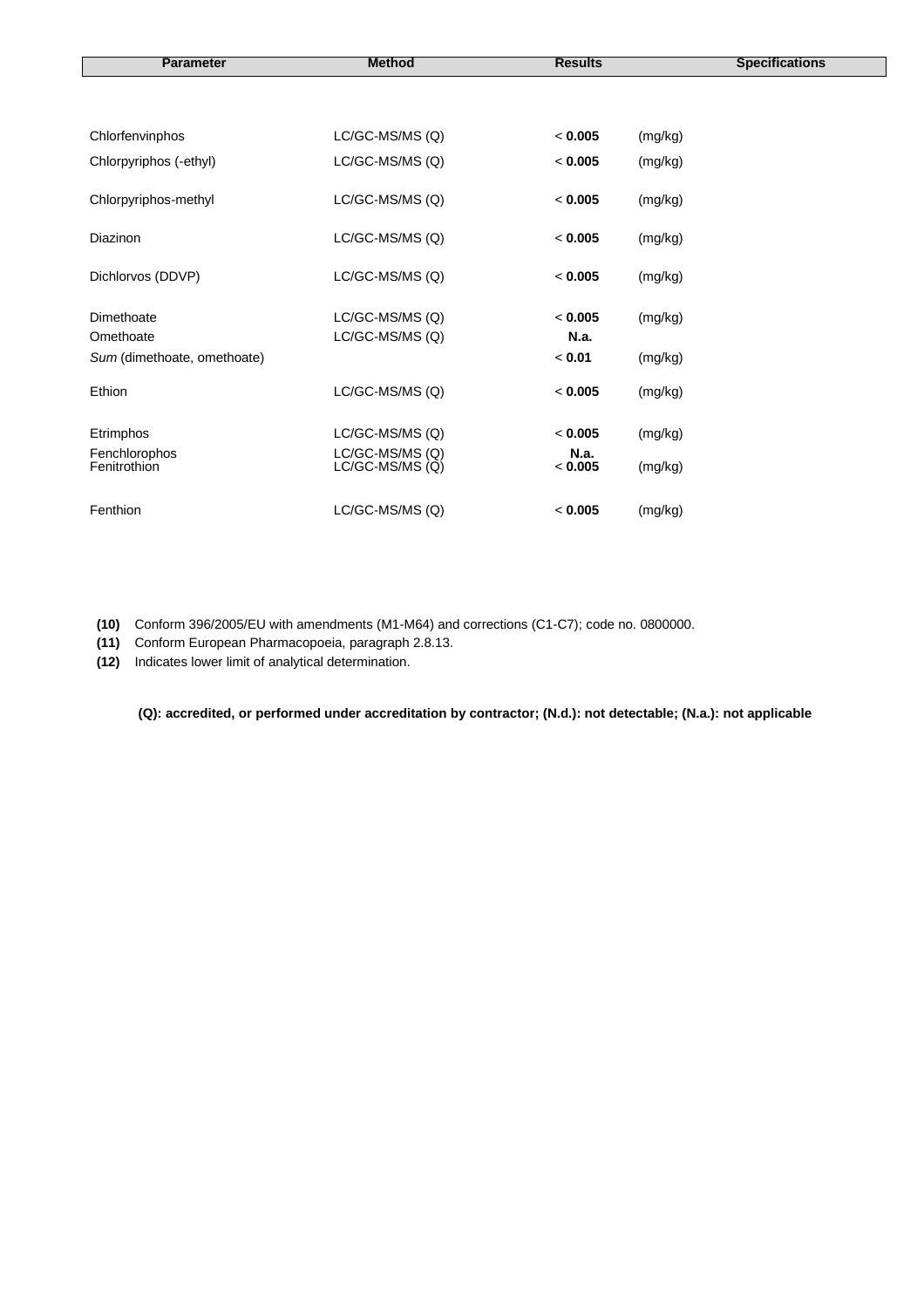| <b>Parameter</b>                                 | <b>Method</b>                      | <b>Results</b>         |         | <b>Specifications</b> |
|--------------------------------------------------|------------------------------------|------------------------|---------|-----------------------|
|                                                  |                                    |                        |         |                       |
| Fonophos                                         | LC/GC-MS/MS (Q)                    | < 0.01                 | (mg/kg) |                       |
| Heptenophos<br>Malaoxon                          | LC/GC-MS/MS (Q)<br>LC/GC-MS/MS (Q) | < 0.005<br><b>N.a.</b> | (mg/kg) |                       |
| Malathion                                        | LC/GC-MS/MS (Q)                    | < 0.005                | (mg/kg) |                       |
| Sum (malaoxon, malathion)                        |                                    | < 0.01                 | (mg/kg) |                       |
| Mecarbam                                         | LC/GC-MS/MS (Q)                    | <b>N.a.</b>            |         |                       |
| Methamidophos                                    | LC/GC-MS/MS (Q)                    | <b>N.a.</b>            |         |                       |
| Methidathion                                     | LC/GC-MS/MS (Q)                    | <b>N.a.</b>            |         |                       |
| Monocrotophos                                    | LC/GC-MS/MS (Q)                    | <b>N.a.</b>            |         |                       |
| Parathion (-ethyl)                               | LC/GC-MS/MS (Q)                    | < 0.005                | (mg/kg) |                       |
| Paraoxon-ethyl<br>Sum (parathion, -oxon, -ethyl) | LC/GC-MS/MS (Q)                    | <b>N.a.</b><br>< 0.01  | (mg/kg) |                       |
| Parathion-methyl                                 | LC/GC-MS/MS (Q)                    | < 0.005                | (mg/kg) |                       |
| Paraoxon-methyl                                  | LC/GC-MS/MS (Q)                    | <b>N.a.</b>            |         |                       |
| Sum (parathion, -oxon, -methyl)                  |                                    | < 0.01                 | (mg/kg) |                       |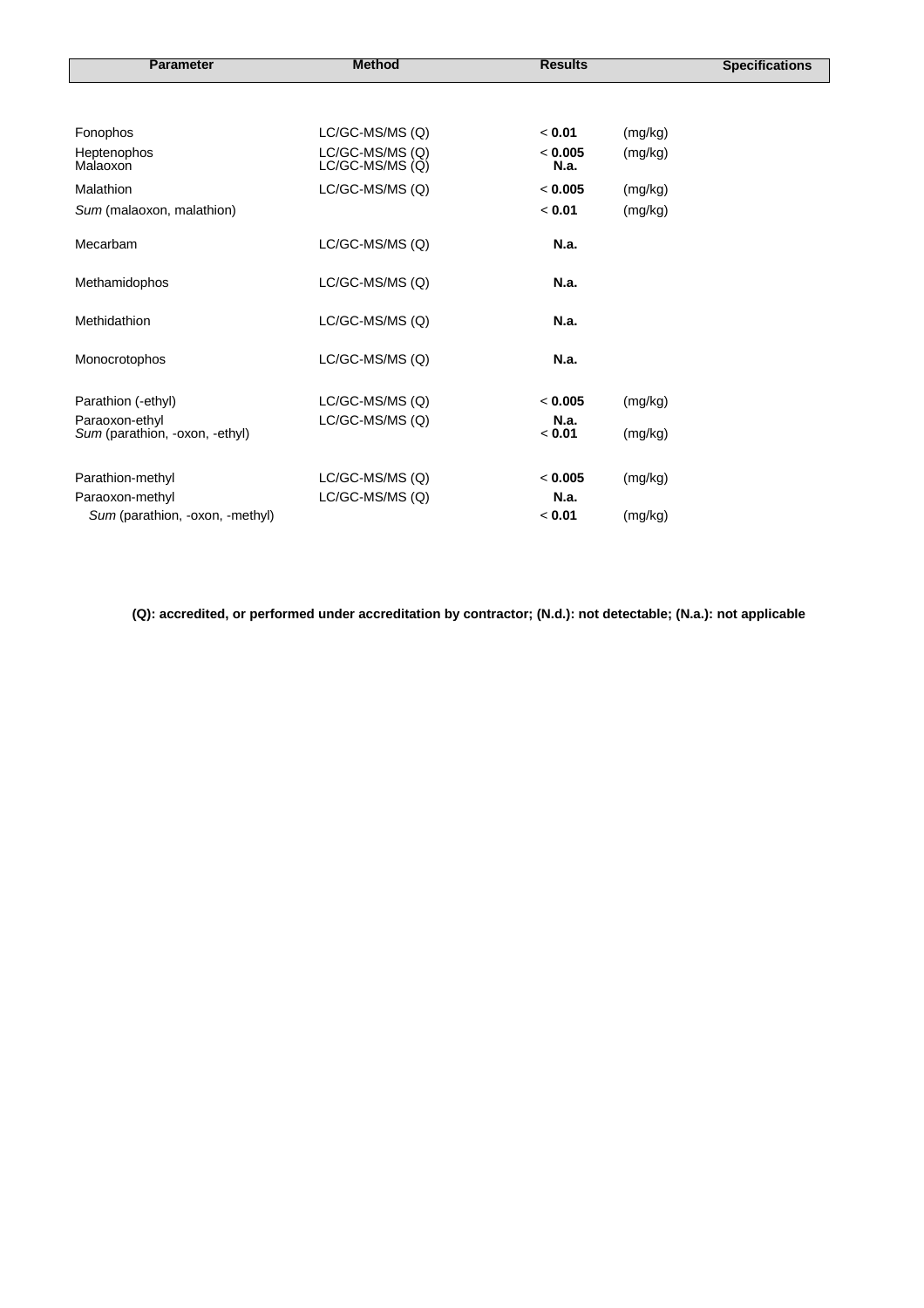| <b>Parameter</b>                      | <b>Method</b>                           | <b>Results</b>      | <b>Specifications</b>            |
|---------------------------------------|-----------------------------------------|---------------------|----------------------------------|
|                                       |                                         |                     |                                  |
| Phosalone                             | LC/GC-MS/MS (Q)                         | < 0.005             | (mg/kg)                          |
| Phosmet                               | $LC/GC$ -MS/MS $(Q)$                    | < 0.01              | (mg/kg)                          |
| Pirimiphos-ethyl<br>Pirimiphos-methyl | LC/GC-MS/MS (Q)<br>$LC/GC$ -MS/MS $(Q)$ | < 0.005<br>< 0.005  | (mg/kg)<br>$(m\bar{g}/k\bar{g})$ |
| Profenophos                           | LC/GC-MS/MS (Q)                         | < 0.005             | (mg/kg)                          |
| Prothiophos<br>Quinalphos             | LC/GC-MS/MS (Q)<br>$LC/GC$ -MS/MS $(Q)$ | N.a.<br><b>N.a.</b> |                                  |
| Organonitrogen pesticides             |                                         |                     |                                  |
| Amitraz<br>Vinchlozolin               | LC/GC-MS/MS (Q)<br>$LC/GC$ -MS/MS $(Q)$ | < 0.005<br>< 0.005  | (mg/kg)<br>(mg/kg)               |
| <b>Other pesticides</b>               |                                         |                     |                                  |
| Brompropylate                         | LC/GC-MS/MS (Q)                         | < 0.01              | (mg/kg)                          |
| Cyfluthrin                            | LC/GC-MS/MS (Q)                         | < 0.03              | (mg/kg)                          |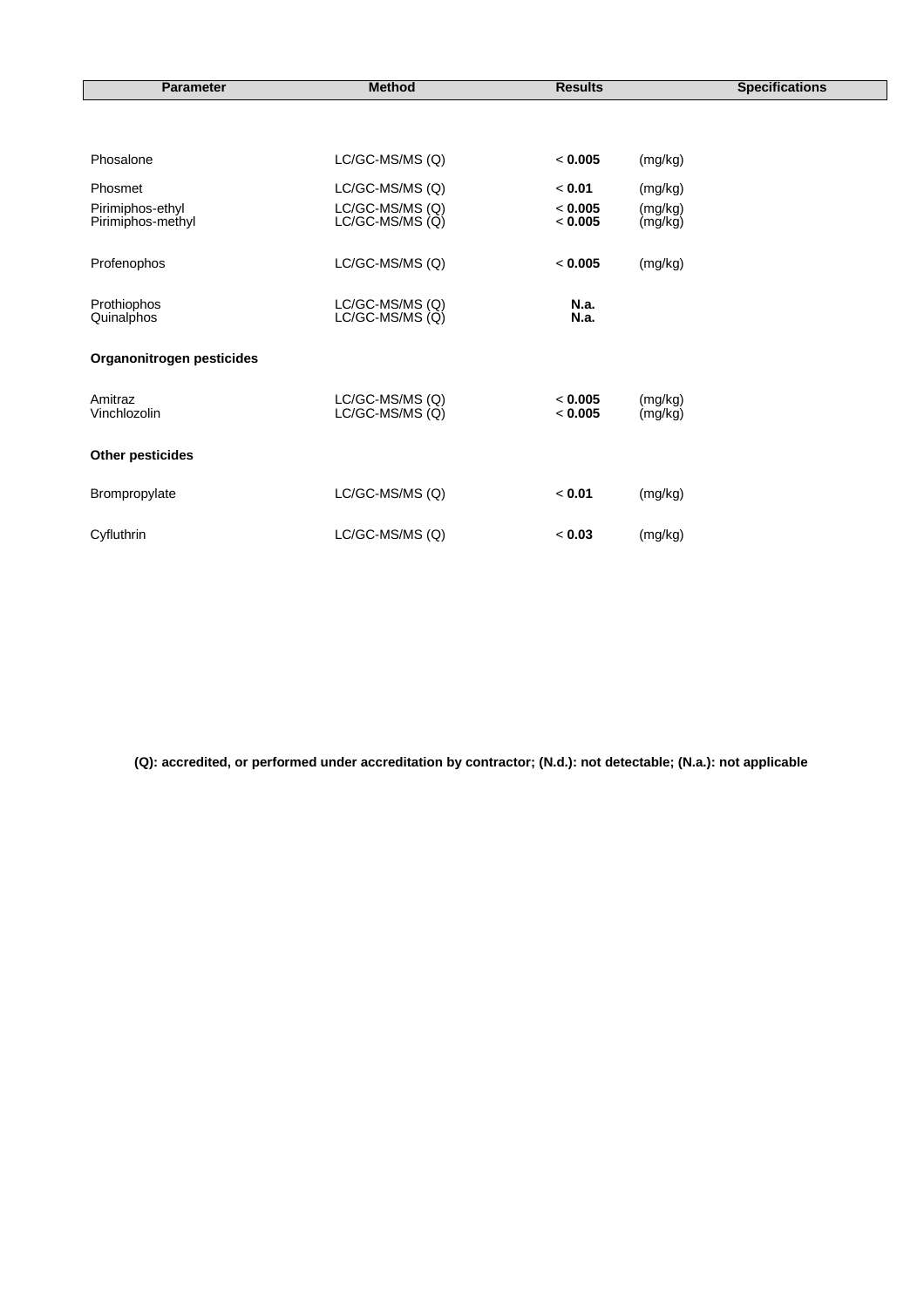| <b>Parameter</b>                   | <b>Method</b>                           | <b>Results</b>    | <b>Specifications</b> |  |
|------------------------------------|-----------------------------------------|-------------------|-----------------------|--|
|                                    |                                         |                   |                       |  |
|                                    |                                         |                   |                       |  |
| A-Cyhalothrin                      | LC/GC-MS/MS (Q)                         | < 0.01            | (mg/kg)               |  |
| Cypermethrine                      | LC/GC-MS/MS (Q)                         | < 0.01            | (mg/kg)               |  |
| Deltamethrine                      | LC/GC-MS/MS (Q)                         | < 0.01            | (mg/kg)               |  |
| Dichlofluanid<br>Dicofol           | LC/GC-MS/MS (Q)<br>LC/GC-MS/MS (Q)      | < 0.005<br>< 0.01 | (mg/kg)<br>(mg/kg)    |  |
| Fenpropathrin                      | LC/GC-MS/MS (Q)                         | < 0.01            | (mg/kg)               |  |
| RR- / SS-Fenvalarate               | LC/GC-MS/MS (Q)                         | < 0.01            | (mg/kg)               |  |
| RS- / SR-Fenvalarate               | LC/GC-MS/MS (Q)                         | < 0.01            | (mg/kg)               |  |
| Sum (Fenvalarates)<br>Flucytrinate | LC/GC-MS/MS (Q)<br>$LC/GC$ -MS/MS $(Q)$ | < 0.02<br>< 0.01  | (mg/kg)<br>(mg/kg)    |  |
| T-Fluvalinate                      | LC/GC-MS/MS (Q)                         | < 0.01            | (mg/kg)               |  |
| Pendimethalin                      | LC/GC-MS/MS (Q)                         | N.a.              |                       |  |
| Permethrin                         | LC/GC-MS/MS (Q)                         | < 0.02            | (mg/kg)               |  |